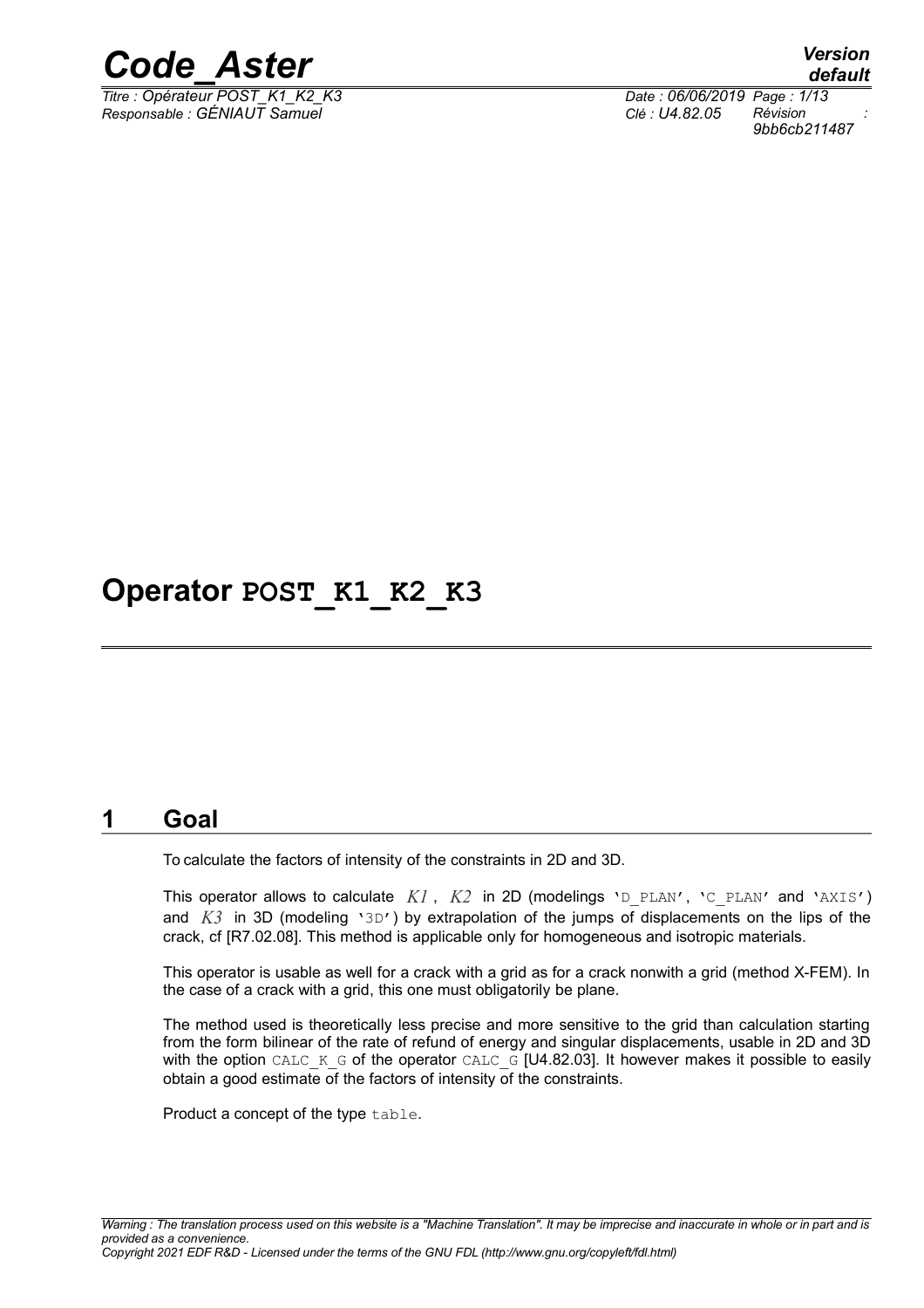*Titre : Opérateur POST\_K1\_K2\_K3 Date : 06/06/2019 Page : 2/13 Responsable : GÉNIAUT Samuel Clé : U4.82.05 Révision :*

*default*

*9bb6cb211487*

# **2 Syntax**

|          |             |                                        | $tk$ [table] = POST K1 K2 K3 (                                                                                                                                                        |                                                               |                                                          |            |                                                               |  |
|----------|-------------|----------------------------------------|---------------------------------------------------------------------------------------------------------------------------------------------------------------------------------------|---------------------------------------------------------------|----------------------------------------------------------|------------|---------------------------------------------------------------|--|
|          | [fond fiss] |                                        | $\bullet$ / FOND FISS = bottom,                                                                                                                                                       |                                                               |                                                          |            |                                                               |  |
|          | ♦           |                                        | / $CRACK$ = fiss,<br>$\triangle BSC_CURV_MAXI = dmax,$                                                                                                                                |                                                               |                                                          |            | [fiss xfem]<br>$\lceil R \rceil$                              |  |
|          |             |                                        | # 1) If FOND FISS is indicated:                                                                                                                                                       |                                                               |                                                          |            |                                                               |  |
|          |             |                                        | $RESULT$ = resu,                                                                                                                                                                      |                                                               |                                                          |            | / [evol elas]<br>/ [evol noli]<br>$\sqrt{2}$<br>[mode meca]   |  |
|          |             |                                        | $\Diamond$ / ALL = 'YES',<br>/ $GROUPNO = gr\_noeu,$<br>/ SANS GROUP NO= gr noeu,                                                                                                     |                                                               |                                                          |            | [1 gr noeud]<br>$[1gr_{\text{noeud}}]$                        |  |
|          | $\Diamond$  |                                        | # has direction only for modelings 3D<br>$\begin{tabular}{lllll} \bf{TYPE\_MAILLAGE} & = & / & 'RULE' \end{tabular},$                                                                 |                                                               | / $'$ $'$ $FREE'$ ,                                      |            | [DEFECT]                                                      |  |
|          | ♦<br>♦      |                                        | NB NOEUD COUPE = $/$ 5,<br>PREC VIS A VIS                                                                                                                                             |                                                               | $=$ / N,<br>= / 1.E-1,<br>/ epsi,                        |            | [1]<br>[DEFECT]<br>[R]                                        |  |
|          |             |                                        | # 2) If CRACK is indicated:                                                                                                                                                           |                                                               |                                                          |            |                                                               |  |
|          |             |                                        | RESULT $=$ resu,                                                                                                                                                                      |                                                               |                                                          | $\sqrt{2}$ | [evol elas]<br>/ [evol noli]                                  |  |
|          | ♦           |                                        | NB NOEUD COUPE = $/$ 5,                                                                                                                                                               |                                                               |                                                          |            | [DEFECT]<br>$[\;1\;]$                                         |  |
|          | ♦<br>♦      |                                        | $N = \begin{pmatrix} -1 & -1 & -1 \\ 0 & -1 & -1 \\ 0 & -1 & -1 \\ 0 & -1 & -1 \\ 0 & -1 & -1 \\ 0 & -1 & -1 \\ 0 & -1 & -1 \\ 0 & -1 & -1 \\ 0 & 0 & -1 \\ 0 & 0 & -1 \end{pmatrix}$ |                                                               | / $numfon,$                                              |            | $[\;1\;]$<br>[DEFECT]<br>[1]                                  |  |
| # 3) END |             |                                        |                                                                                                                                                                                       |                                                               |                                                          |            |                                                               |  |
| subdue]  | $\Diamond$  |                                        | MATER                                                                                                                                                                                 |                                                               | = chechmate,                                             |            | [to                                                           |  |
|          | ♦           | $\sqrt{2}$<br>$\sqrt{2}$<br>$\sqrt{2}$ | TOUT ORDRE<br>NUME ORDRE<br>LIST ORDRE                                                                                                                                                | $=$ 'YES',<br>$=$ lnuor,<br>$=$ lnuor,                        |                                                          |            | $[L I]$<br>[listis]                                           |  |
|          |             | $\sqrt{2}$<br>$\sqrt{2}$<br>$\sqrt{2}$ | TOUT MODE<br>NUME MODE<br>LIST MODE                                                                                                                                                   | $=$ 'YES',<br>$=$<br>$=$                                      | lnuor,<br>lnuor,                                         |            | [L I]<br>[listis]                                             |  |
|          |             | $\sqrt{2}$<br>$\sqrt{2}$<br>$\sqrt{2}$ | FREQ<br>LIST FREQ<br>INST<br>LIST INST<br>♦ CRITERION                                                                                                                                 | $= 1$ freq,<br>$= 1$ freq,<br>$=$<br>$=$<br>$=$<br>$\Diamond$ | 1 inst,<br>$\overline{1}$ inst,<br>PRECISION = $/$ prec, |            | [1 R]<br>[listsER8]<br>[1 R]<br>[listsER8]<br>[DEFECT]<br>[R] |  |

*Warning : The translation process used on this website is a "Machine Translation". It may be imprecise and inaccurate in whole or in part and is provided as a convenience.*

*Copyright 2021 EDF R&D - Licensed under the terms of the GNU FDL (http://www.gnu.org/copyleft/fdl.html)*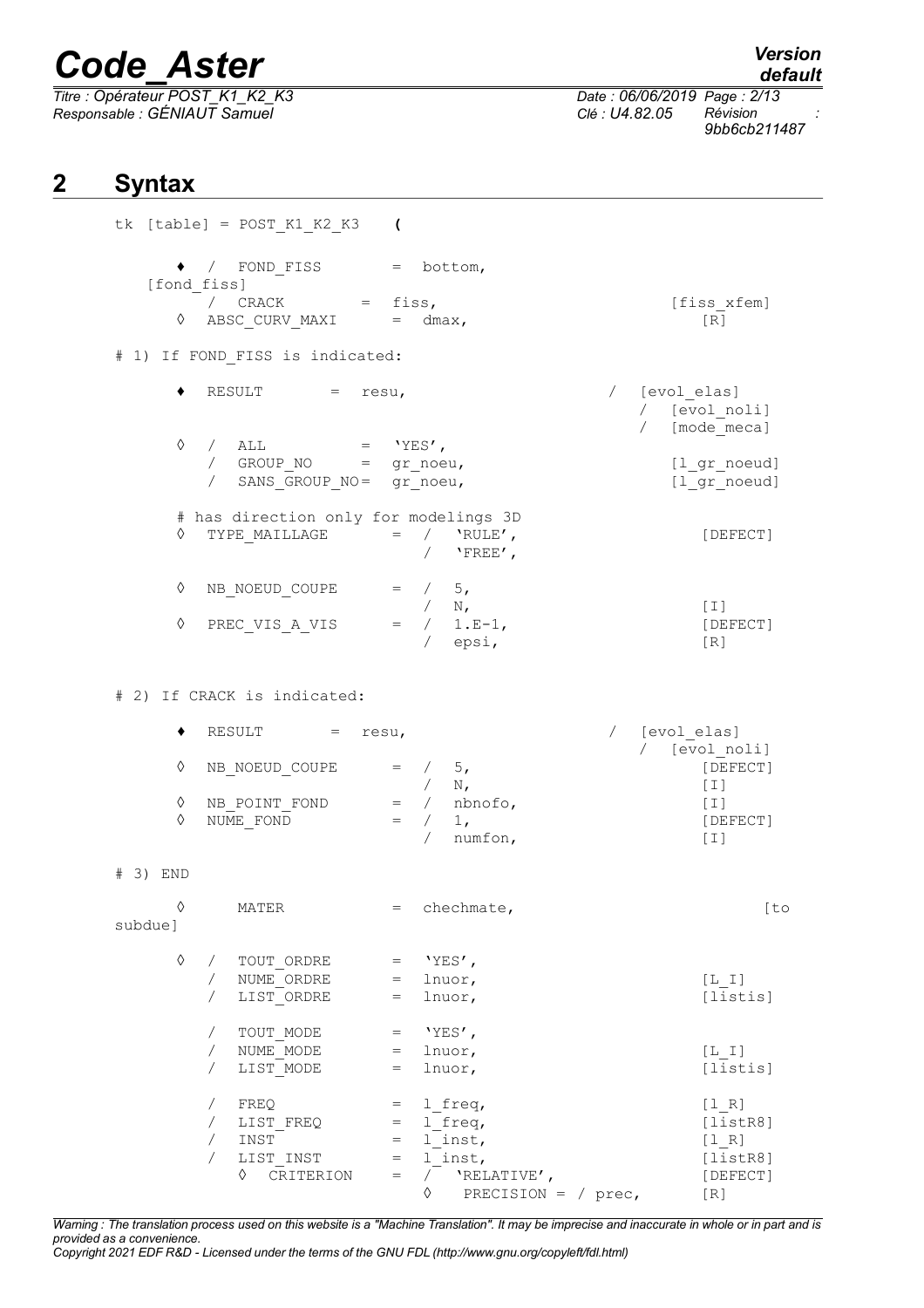|     |   |       |                                               | <b>Version</b><br>default |
|-----|---|-------|-----------------------------------------------|---------------------------|
|     |   |       | Date: 06/06/2019 Page: 3/13<br>Clé : U4.82.05 | Révision<br>9bb6cb211487  |
|     |   |       | $/ 1.E-6$ ,                                   | [DEFECT]                  |
|     | ٠ |       |                                               | [R]                       |
| $=$ |   |       |                                               | $[1$ Kn]                  |
|     |   | $1$ , |                                               |                           |
|     |   |       | 'ABSOLUTE',<br>title,<br>$=$                  | PRECISION = $prec,$       |

)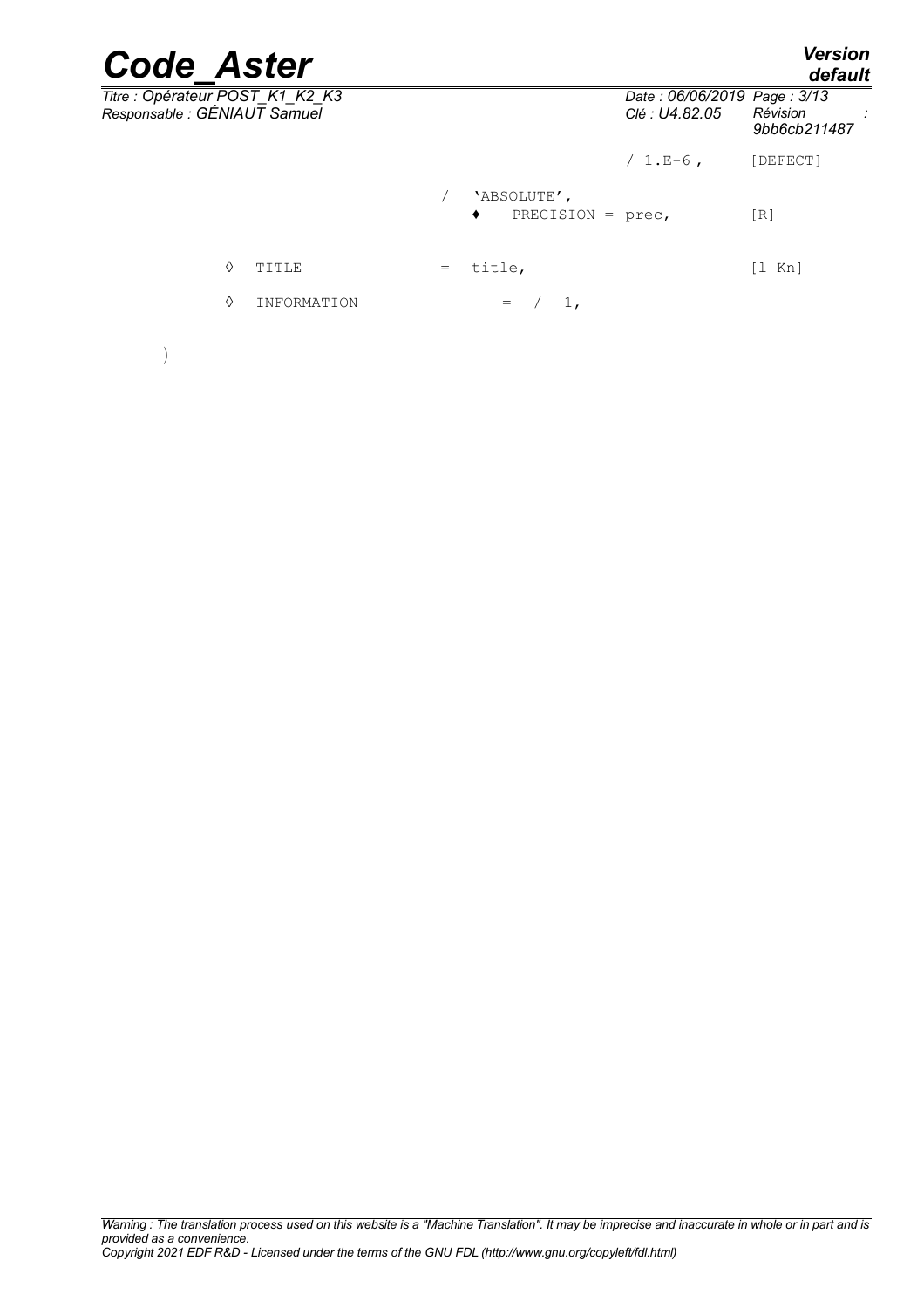*Titre : Opérateur POST\_K1\_K2\_K3 Date : 06/06/2019 Page : 4/13 Responsable : GÉNIAUT Samuel Clé : U4.82.05 Révision :*

*9bb6cb211487*

# **3 Operands**

### **3.1 Case where the operand FOND\_FISS is well informed**

This case corresponds to a calculation on a crack with a grid, definite for postprocessing with the operator DEFI\_FOND\_FISS. By default, calculation is made automatically for all the nodes of the bottom of crack.

#### **3.1.1 Operands FOND\_FISS / PREC\_VIS\_A\_VIS/GROUP\_NO/SANS\_GROUP\_NO**

| ♦<br>♦       | FOND FISS<br>PREC VIS A VIS |              | $=$ bottom,<br>$= / 1. D-1,$<br>epsi, | [fond fiss]<br>[DEFECT]<br>$\lceil R \rceil$ |
|--------------|-----------------------------|--------------|---------------------------------------|----------------------------------------------|
| $\Diamond$ / | ATT.                        | 'YES',       |                                       |                                              |
|              | GROUP NO                    | $=$ qr noeu, |                                       | [l gr noeud]                                 |
|              | SANS GROUP NO               | $=$ qr noeu, |                                       | [1 gr noeud]                                 |

The operand FOND FISS allows to provide the concept fond fiss (created by the order DEFI FOND FISS) in which the necessary information are stored with the automatic research of the nodes of the two lips located on normal segments at the bottom of crack. Attention, the concept fond fiss must necessarily be defined such as the lips of the crack are initially stuck (CONFIG\_INIT=' COLLEE' in DEFI\_FOND\_FISS [U4.82.01])

In 3D, by default, the calculation of the stress intensity factors is done only on the nodes tops of the meshs composing the bottom of crack (thus all nodes for the linear elements, and a node on two for the quadratic elements). The user has the possibility of:

- to select certain nodes tops of the bottom of crack (keyword GROUP\_NO);
- to exclude from the nodes of the bottom of crack (keyword SANS GROUP NO);
- to calculate on all the nodes mediums and tops of the bottom of crack (keyword ALL).
- $\Diamond$  ABSC CURV MAXI = dmax [R]

Maximum distance from calculation of the factors of intensity of the constraints starting from the bottom of crack. In practice, the precision of the results is less good if one is located very far from the bottom of crack [R7.02.08]. It is thus advised to choose *dmax* smallest possible (about 3 to 4 elements, or about the ray of the radiant grid, if necessary). If in a point  $N$  bottom of crack, this distance is higher than the distance from the bottom of crack in this point at the edge of the lips, the value of the factors of intensity of the constraints at the point *N* are obtained by constant prolongation. The value selected is that of the point of the bottom of crack nearest and for which calculation could be carried out.

The operand ABSC CURV MAXI is optional. When this operand is not indicated, the value of ABSC CURV MAXI automatically calculated starting from the maximum  $h$ sizes of the meshs connected to the nodes of the bottom of crack. These sizes of meshs in each node of the bottom are calculated in the order DEFI FOND FISS and are present in the concept fond fiss [D4.10.01]. It was selected to take ABSC CURV MAXI equal to  $4h$ .

If one chooses the value automatically calculated for ABSC CURV MAXI, it is advisable however to make sure that its value (displayed in the file .mess) is coherent with dimensions of the structure.

At the time of automatic research for each node of the bottom of crack, the operator selects the nodes checking the following conditions:

*Warning : The translation process used on this website is a "Machine Translation". It may be imprecise and inaccurate in whole or in part and is provided as a convenience.*

*Copyright 2021 EDF R&D - Licensed under the terms of the GNU FDL (http://www.gnu.org/copyleft/fdl.html)*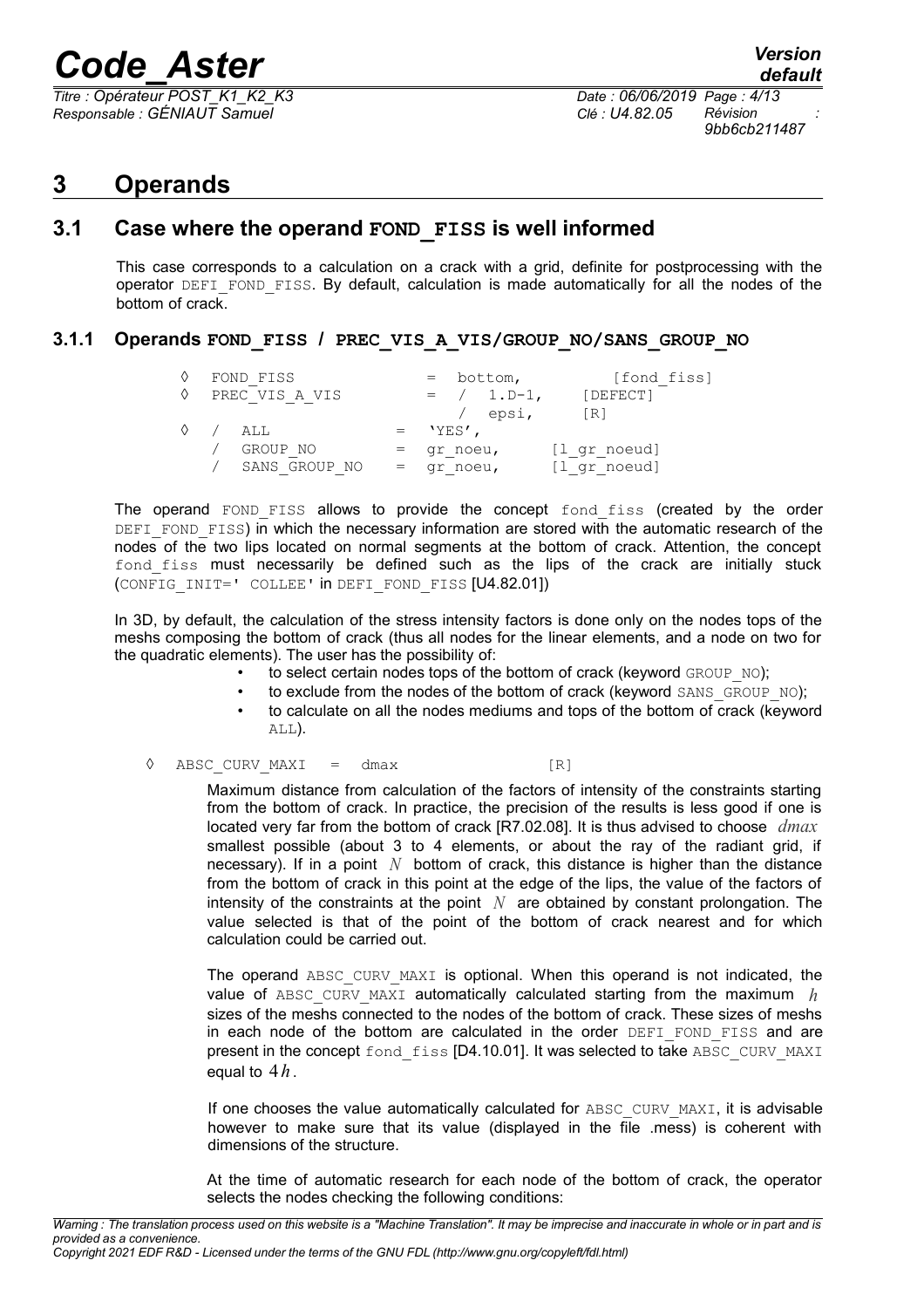*Responsable : GÉNIAUT Samuel Clé : U4.82.05 Révision :*

*Titre : Opérateur POST\_K1\_K2\_K3 Date : 06/06/2019 Page : 5/13 9bb6cb211487*

*default*

- distance *R* compared to the bottom of crack:  $R \leq$  ABSC CURV MAXI,
- distance *L* compared to its opposite on the other lip:
	- *L* < epsi.ABSC\_CURV\_MAXI,
- and in 3D outdistances *D* of a node of the lips to the right-hand side perpendicular to the bottom of crack:  $D \leq \text{epsi}$  fond  $d$ , where  $d$  is the minimal distance between two successive nodes of the bottom of crack, where  $\epsilon_{\text{psi}}$  of the provided precision (keyword is the value PREC VIS A VIS) and epsi fond the value of the precision provided in the keyword PREC\_NORM of DEFI\_FOND\_FISS.

By default epsi is worth  $0,1$ . To increase the value of PREC VIS A VIS (and/or of PREC NORM in DEFI FOND FISS) come down to increase the number of nodes potentially retained for calculation.

#### **Notice** :

*If TYPE\_MAILLAGE= 'REGLE', this precision intervenes in the phase of projection of the result on the line of cut: a point is regarded as being out of the matter if its distance to the structure is higher than epsi.ABSC\_CURV\_MAXI. It can be necessary to modify the value by default of this parameter if the crack is represented by a notch.*

#### **3.1.2 Operands RESULT**

 $RESULT = result$ 

resu is a concept of the type evol elas, evol noli or mode meca containing the field of displacement on all the model.

#### **Notice** :

*resu cannot be a concept of the type mode\_meca that if TYPE\_MAILLAGE= 'REGLE'.* 

#### **3.1.3 Operand TYPE\_MAILLAGE**

 $\Diamond$  TYPE MAILLAGE = / 'RULE',  $\Diamond$  [defect]  $/$  'FREE',

This keyword has direction only in 3D, for the cracks with a grid defined by FOND FISS.

If TYPE MAILLAGE= 'REGULATES', option to use by default, calculation is done by supposing that the nodes on the lips of the crack are on normal directions at the bottom and exactly in with respect to a lip with the other. Messages of alarm or error are transmitted if it is not the case.

If the grid does not meet these conditions, one can use the option TYPE\_MAILLAGE=' LIBRE'. The principle of calculation is then the following:

- 1. determination of the normal directions at the bottom of crack for each node of the bottom,
- 2. definition on each one of these directions of NB\_NOEUD\_COUPE points équi-distribute between the bottom and the distance ABSC\_CURV\_MAXI,
- 3. projection of the displacement of each lip on these nodes,
- 4. interpolation of the jump of displacement.

Calculation with TYPE\_MAILLAGE=' LIBRE' can be less precise than calculation by default.

### **3.1.4 Operand NB\_NOEUD\_COUPE**

*Warning : The translation process used on this website is a "Machine Translation". It may be imprecise and inaccurate in whole or in part and is provided as a convenience. Copyright 2021 EDF R&D - Licensed under the terms of the GNU FDL (http://www.gnu.org/copyleft/fdl.html)*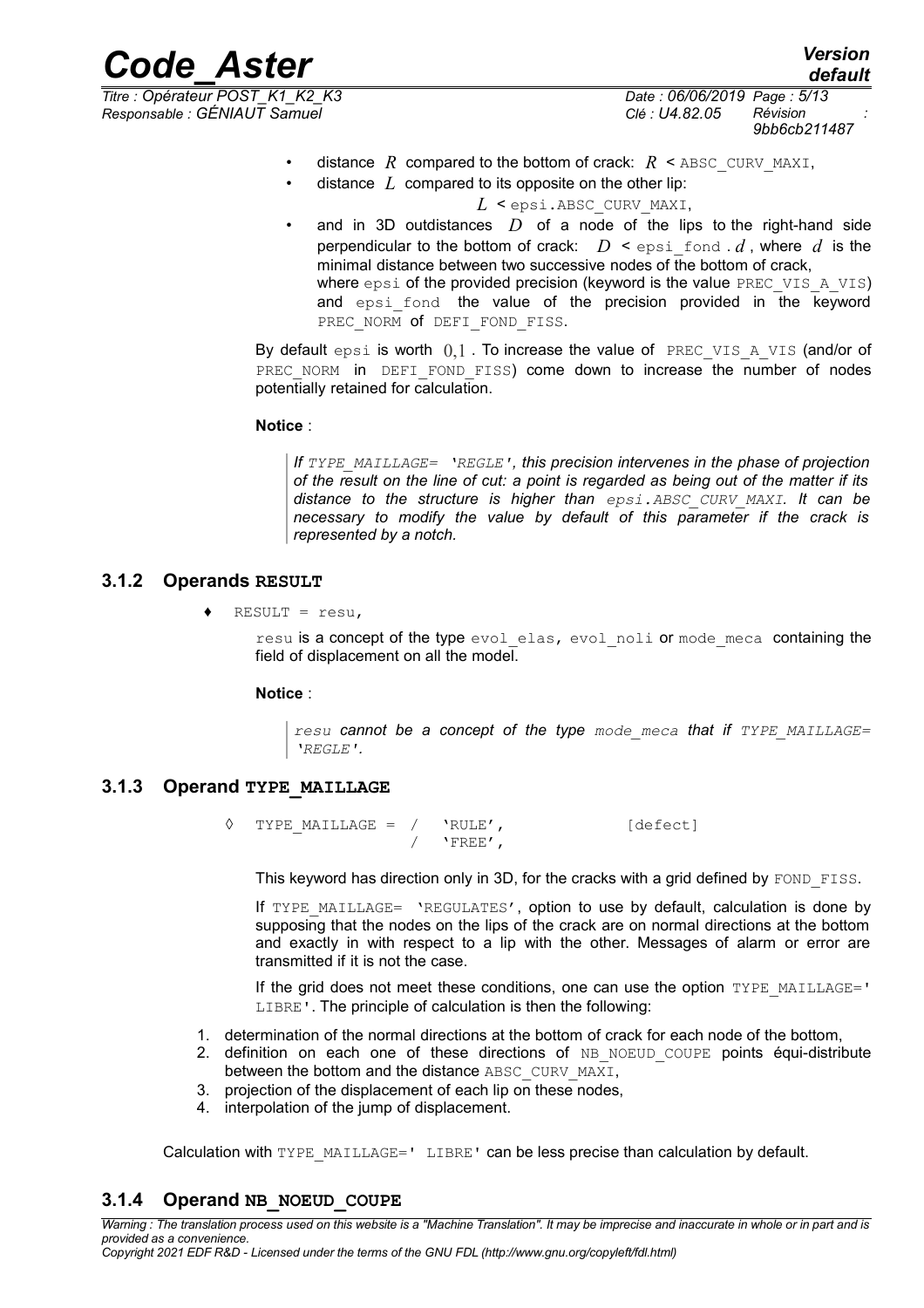

*Responsable : GÉNIAUT Samuel Clé : U4.82.05 Révision :*

*Titre : Opérateur POST\_K1\_K2\_K3 Date : 06/06/2019 Page : 6/13 9bb6cb211487*

> ◊ NB\_NOEUD\_COUPE= / 5, [DEFECT]  $/ N$ , [I]

This operand intervenes only if TYPE\_MAILLAGE= 'LIBRE' is well informed. It makes it possible to define the number of nodes of projection of the displacement of the lips on each normal direction. The nodes of projection are équi-distribute between the bottom of crack and the distance ABSC\_CURV\_MAXI.

#### **Notice** :

*The projection of the displacement of the lips on NB\_NOEUD\_COUPE points of projection does not take correctly counts of it the displacement of the nodes to the quarter (elements of Barsoum). It is thus recommended not to use these elements if* TYPE\_MAILLAGE= 'LIBRE'.

# **3.2 Case where the operand CRACK is well informed**

This case corresponds to a calculation on a crack nonwith a grid, definite for calculation then for postprocessing with the operator DEFI\_FISS\_XFEM.

#### **3.2.1 Operand CRACK**

 $CRACT = fiss,$ 

Concept of the type fiss xfem, product by the order DEFI\_FISS\_XFEM.

#### **3.2.2 Operand RESULT**

 $RESULT = result$ ,

Concept of the type evol elas or evol noli containing the field of displacement on all the model. The grid is deduced from this concept.

### **3.2.3 Operand ABSC\_CURV\_MAXI**

 $\Diamond$  ABSC CURV MAXI = dmax [R]

Maximum distance from calculation of the factors of intensity of the constraints starting from the bottom of crack. In practice, the precision of the results is less good if one is located very far from the bottom of crack [R7.02.08]. It is thus advised to choose *dmax* smallest possible (about 4 to 5 elements. If in a point *N* bottom of crack, this distance is higher than the distance from the bottom of crack in this point at the edge of the lips, the value of the factors of intensity of the constraints at the point *N* are obtained by constant prolongation. The value selected is that of the point of the bottom of crack nearest and for which calculation could be carried out.

The operand ABSC\_CURV\_MAXI is optional. When this operand is not indicated, the value of ABSC CURV MAXI automatically calculated starting from the maximum  $h$  sizes of the meshs connected to the nodes of the bottom of crack. These sizes of meshs in each node of the bottom are calculated in the order DEFI\_FOND\_FISS and are present in the concept fiss  $x$ fem [D4.10.02]. It was selected to take ABSC CURV MAXI equal to  $5h$ .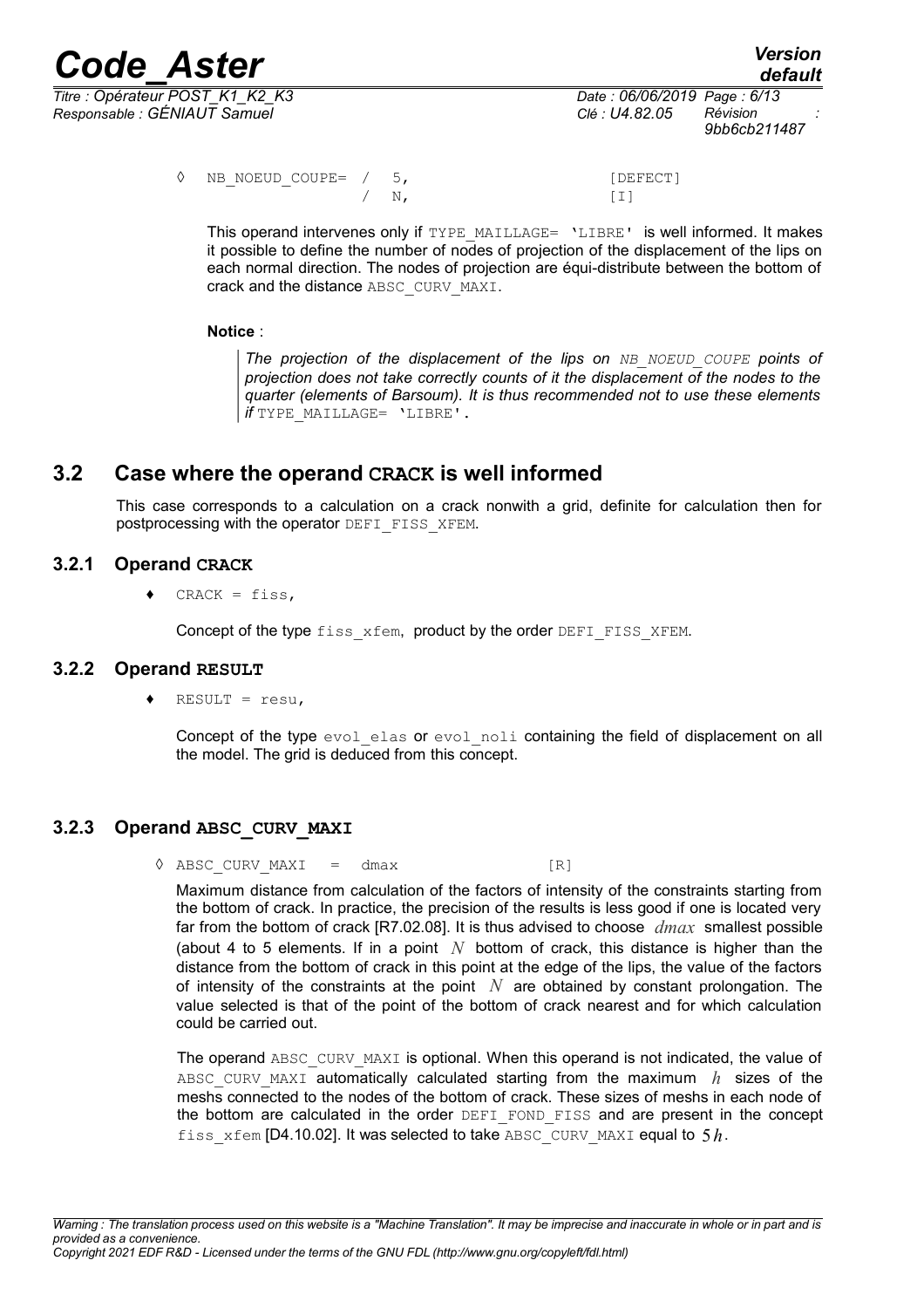*Titre : Opérateur POST\_K1\_K2\_K3 Date : 06/06/2019 Page : 7/13 Responsable : GÉNIAUT Samuel Clé : U4.82.05 Révision :*

*9bb6cb211487*

If one chooses the value automatically calculated for ABSC CURV MAXI, it is advisable however to make sure that its value (displayed in the file .mess) is coherent with dimensions of the structure.

#### **3.2.4 Operand NUME\_FOND**

 $\Diamond$  NUME FOND = / 1, [DEFECT] / numfon, [I]

Several funds of crack can be defined in only one structure of data of the type  $f$ iss  $xf$ em. This operand makes it possible to select the number of the bottom on which calculation must be carried out. By default, only the first bottom is considered.

#### **3.2.5 Operand NB\_NOEUD\_COUPE**

NB NOEUD COUPE =  $/$  5, [DEFECT]  $/ N,$  [I] This operand makes it possible to define the number of nodes of projection of the displacement of the lips on each normal direction. The nodes of projection are équi-distribute

#### **3.2.6 Operand NB\_POINT\_FOND**

 $\Diamond$  NB POINT FOND = / nbnofo, [I]

between the bottom of crack and the distance ABSC\_CURV\_MAXI.

By default for a crack X-FEM, calculation is done on all the points of the bottom of crack, i.e all the points of intersection between the bottom of crack and the edges of the grid. The operand NB\_POINT\_FOND allows to fix *a priori* the number of points of postprocessing, in order to limit the computing times. nbnofo points are équi-distribute along the bottom of crack.

### **3.3 Operand MATER**

 $\Diamond$  MATER = chechmate,  $\Diamond$  [to subdue]

Concept of type material containing the elastic characteristics of fissured material. If this optional keyword is indicated, the material chechmate will replace, during the execution of the order, material used for the resolution of the problem mechanical and present in cham mater contents in sd resultat (data under the keyword RESULT). The material chechmate must be homogeneous, isotropic and elastic linear. This material must be **constant** (obligatory use of DEFI\_MATERIAU/ELAS ). The keyword MATER is to be used with precaution.

### **3.4 Operands INST, LIST\_INST, FREQ, LIST\_FREQ, TOUT\_ORDRE,** NUME\_ORDRE, LIST\_ORDRE, TOUT\_MODE, NUME\_MODE, **LIST\_MODE**

Cf [U4.71.00].

### **3.5 Operand INFORMATION**

 $\Diamond$  INFORMATION =  $/$  1,  $/ 2$ ,

*Copyright 2021 EDF R&D - Licensed under the terms of the GNU FDL (http://www.gnu.org/copyleft/fdl.html)*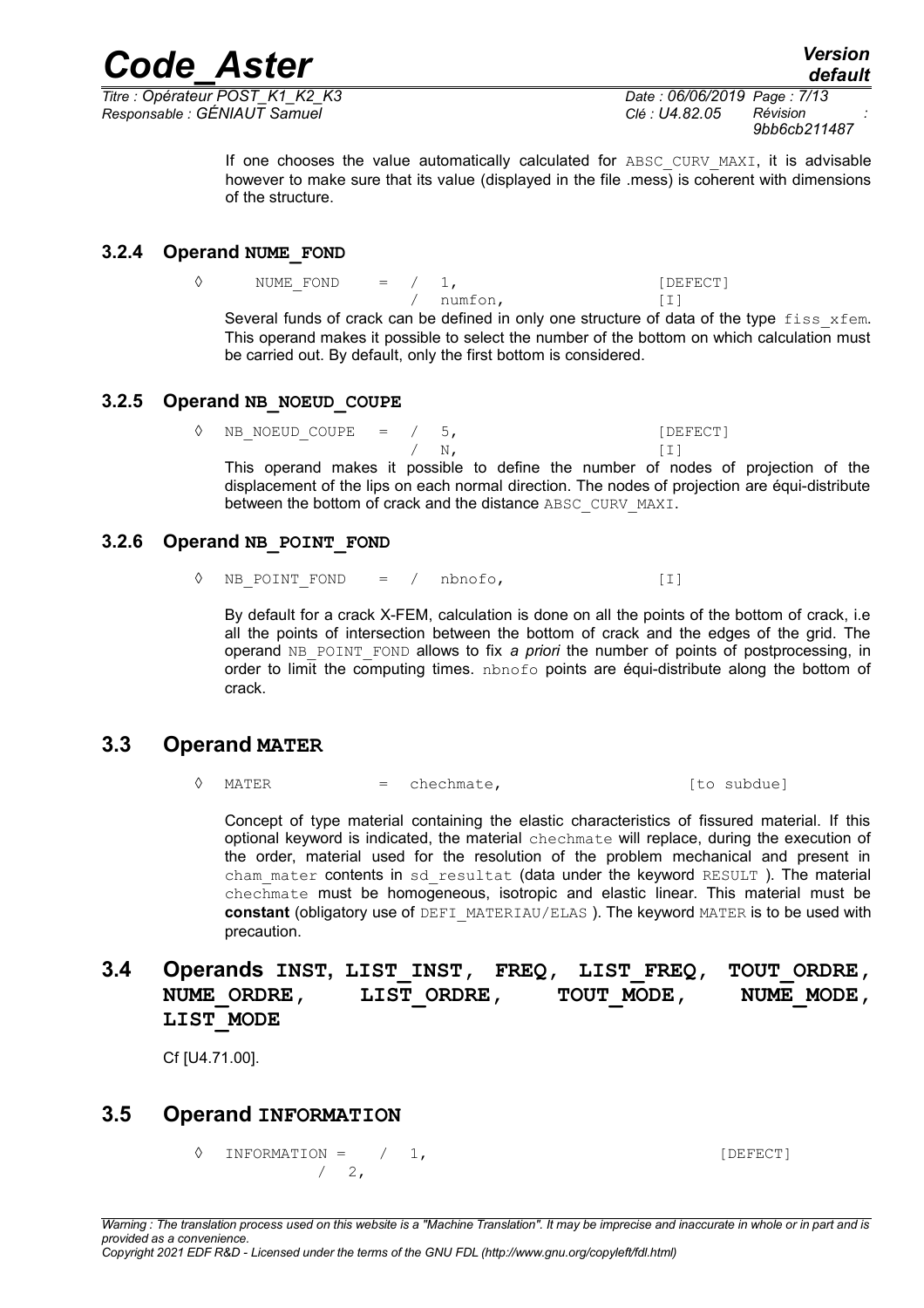*Titre : Opérateur POST\_K1\_K2\_K3 Date : 06/06/2019 Page : 8/13*

*Responsable : GÉNIAUT Samuel Clé : U4.82.05 Révision : 9bb6cb211487*

*default*

Level of messages in the file message: if INFORMATION is worth 2, one provides the list of all the computed values for all the treated nodes.

# **3.6 Operand TITLE**

◊ TITLE = title,

Title which one wants to give to the result of the order.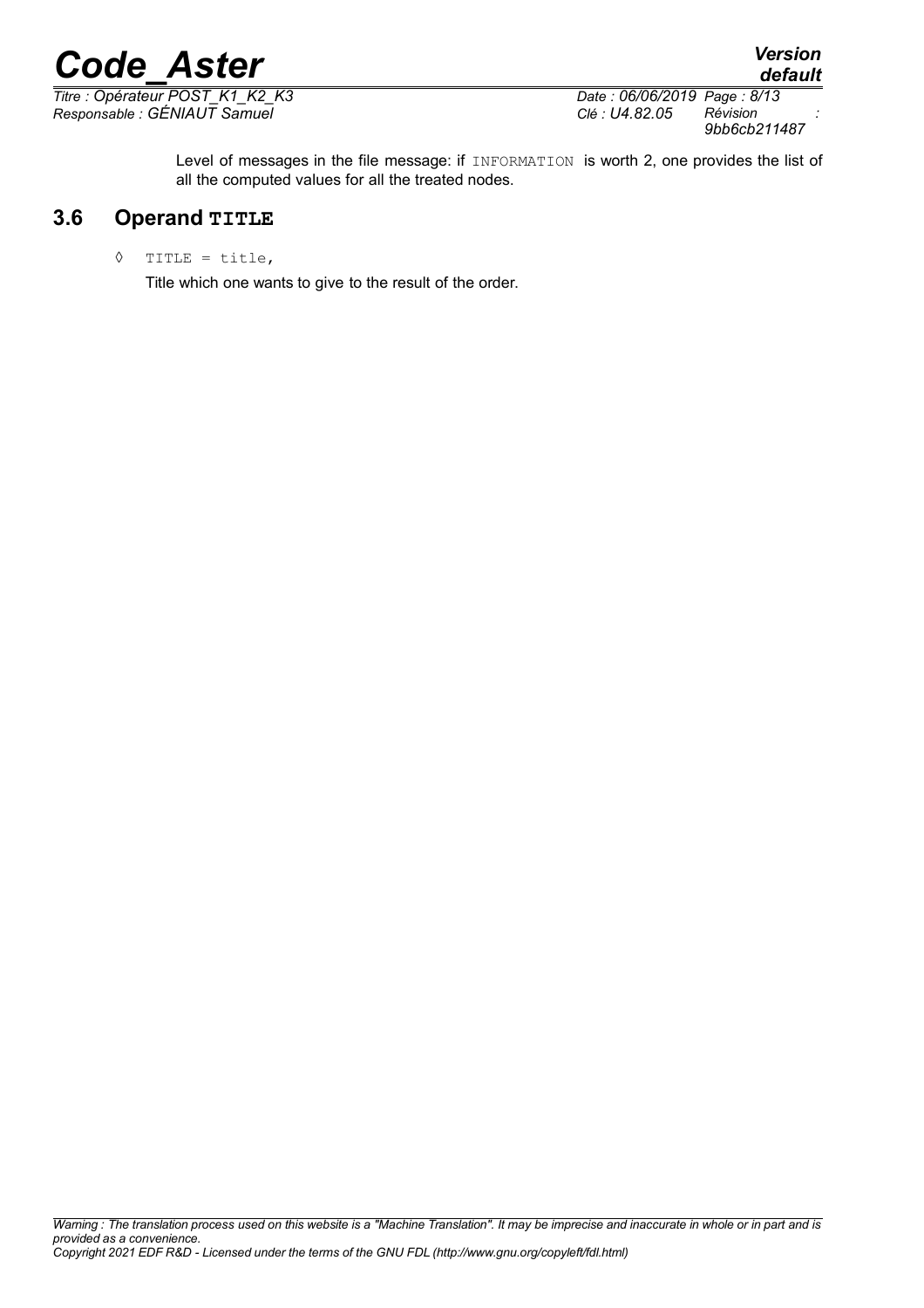*Titre : Opérateur POST\_K1\_K2\_K3 Date : 06/06/2019 Page : 9/13 Responsable : GÉNIAUT Samuel Clé : U4.82.05 Révision :*

*9bb6cb211487*

# **4 Precautions and advices of use**

### **4.1 Assumptions relating to material used for the calculation of displacements**

The calculation of the factors of intensity of the constraints by extrapolation of the jumps of displacement supposes to know the linear elastic characteristics of the fissured material which was used for the resolution of the mechanical problem (calculation of the field of displacement). In practice, the order POST\_K1\_K2\_K3 automatically recover the concept affected material on a set of meshs close to the face of crack (for a crack with a grid or X-FEM). The material must be homogeneous, isotropic and elastic linear.

This material can to be **constant** (use of DEFI\_MATERIAU/ELAS) or **function** (use of DEFI\_MATERIAU/ELAS\_FO). The only variables of orders being able to be used for the calculation of the factors of intensity of the constraints in the case of a material function are **'TEMP'** (temperature) and **'NEUT1'**. Puses, these variables must necessarily be affected (in AFFE\_MATERIAU/AFFE\_VARC) starting from nodal fields (cham\_no).

In the case of a material function, the elastic parameters are evaluated at the points of calculation of the bottom of crack:

- for a crack with a grid (operand FOND FISS informed) these points are the nodes of the bottom of crack;
- for a crack X-FEM (operand CRACK informed), these points are that is to say those contained in the object. FONDFISS structure of data fiss xfem, that is to say those resulting some by the use of the keyword NB\_POINT\_FOND.

# <span id="page-8-0"></span>**4.2 Recall on the various methods used for extrapolation of the jumps of displacements [R7.02.08]**

In each node of the bottom of crack, one uses 3 methods (alternatives) to determine  $\ K_{I},\ K_{II}$  (and  $K_{III}$  in 3D).

- Method 1: for each node of the segment of interpolation, one calculates the jump of the field of displacements squared and one divides it by *r* . Various values of *K1* (resp. *K2* , *K3* ) are obtained (except for a multiplicative factor) by extrapolation in  $r=0$  segments of righthand sides thus obtained.
- Method 2: one traces the jump of the field of displacements squared according to *r* . Approximations of *K1* are (always with a multiplicative factor near) equal to the slope of the segments connecting the origin to the various points of the curve.
- Method 3: linear regression.

In each node of the bottom of crack, each method provides a value MAX and a value MIN. In each node of the bottom of crack, one thus has 6 values for  $\,K_{_{I}}$ , 6 values for  $\,K_{_{II}}$  and 6 values for  $\,K_{_{III}}$  (for method 3, min and max values coincide). One notes these values as follows, the exhibitor *j* corresponding to the number of the method:

- for  $K_I$  (mode  $I$  or mode of opening):  $K_I^{j, \, MAX}$  ,  $K_I^{j, \, MIN}$  ,  $j\!=\!1,2,3$
- for  $K_{II}$  (mode  $II$  or shearing plan):  $K_{II}^{j, \, MAX}$  ,  $K_{II}^{j, \, MIN}$  ,  $j$  = 1,2,3
- and for  $K_{I\!I\!I}$  (mode  $I\!I\!I$  or shearing anti-plan):  $K^{j,M\!I\!N}_{I\!I\!I}$  ,  $K^{j,M\!I\!N}_{I\!I\!I}$  ,  $j\!=\!1,\!2,\!3$  .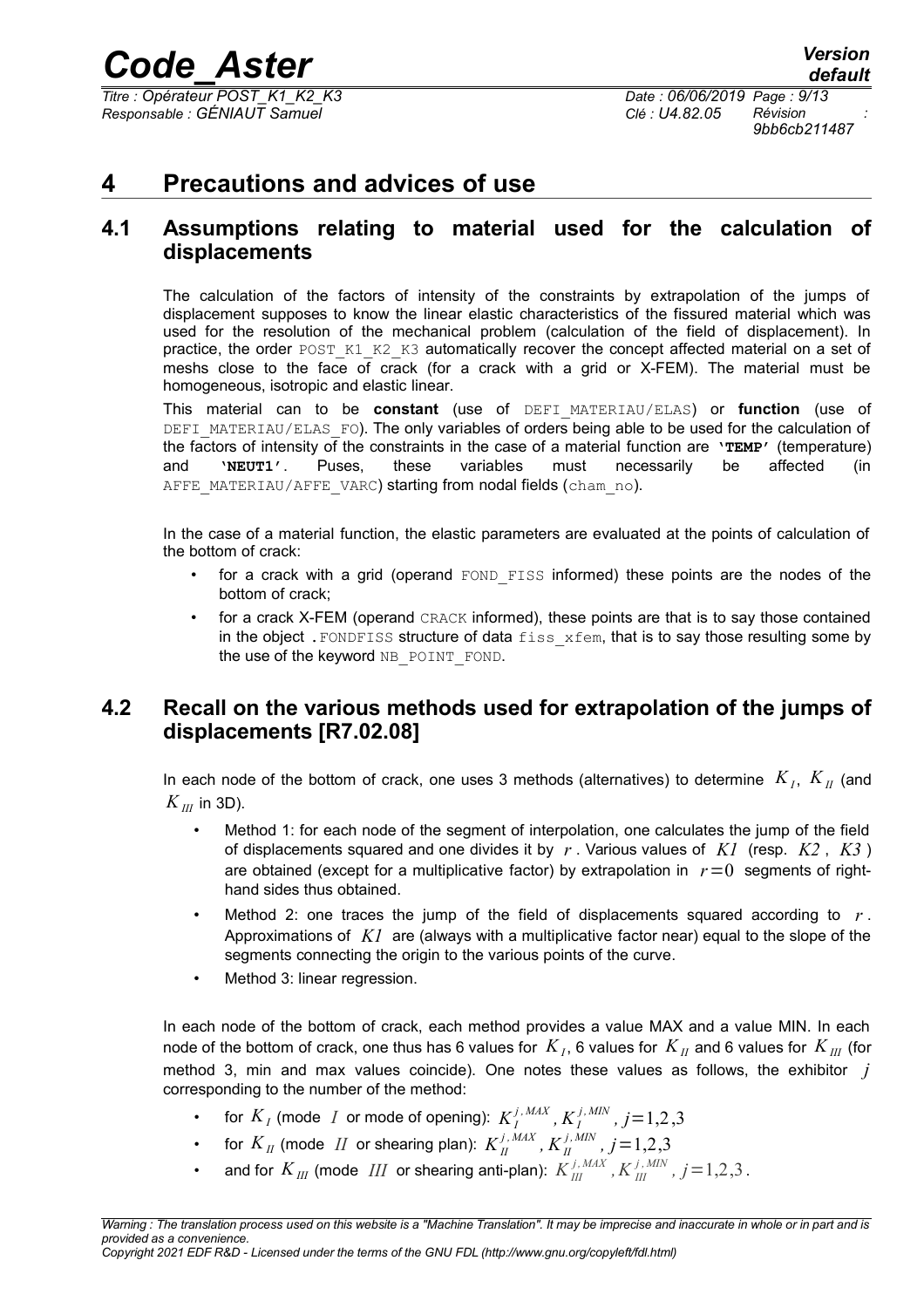*Responsable : GÉNIAUT Samuel Clé : U4.82.05 Révision :*

*default Titre : Opérateur POST\_K1\_K2\_K3 Date : 06/06/2019 Page : 10/13 9bb6cb211487*

# **4.3 Produced table**

The order POST K1 K2 K3 product a concept of the type table. The table can be printed by IMPR\_TABLE [U4.91.03]. It contains for each node of the bottom of crack:

- values of the stress intensity factors corresponding:  $K1$ ,  $K2$  (and  $K3$  if 3D)
- the value of the rate of refund of energy:  $G$

estimates of the error on the stress intensity factors: ERR\_K1, ERR\_K2 (and ERR\_K3 if 3D). The following paragraphs detail these sizes.

### **4.3.1 Values of the factors of intensity of the constraints**

The produced table contains, for each node (or not) of the bottom of crack, the values of the stress intensity factors corresponding to the values MAX of the method  $n^{\circ}1$  (see [§4.2\)](#page-8-0):

$$
KI \ ( \ =K_I^{1, \, MAX}), \ K2 \ ( \ =K_{II}^{1, \, MAX})
$$

In 3D, one has moreover  $K3$  (  $=$   $K_{III}^{1,MAX}$ )

One is thus printedE only value of *K1* , *K2* (and *K3* if 3D) prear node of the bottom of crack.

#### **4.3.2 Values of the rate of refund of energy**

The produced table contains, for each node (or not) of the bottom of crack, the value of the rate of refund of energy *G* calculated starting from the factors of intensity of the constraints by the formula of Irwin.

### **4.3.3 Estimate of the mistake made on the factors of intensity of the constraints**

In order to evaluate the mistake made on the factors of intensity of the constraints in each node of the bottom, one evaluates the difference between the 6 values given by the 3 methods (see §[4.2\)](#page-8-0). That gives an absolute deviation concernanT *K1* , *K2* (and *K3* if 3D). Pour to obtain a relative variation easier to interpret, one standardizes the absolute deviations by a value *K* who is the maximum value of all them *K* in this node of the bottom of crack.

More precisely, the mistake made on  $K_i(i=1,2,3)$  , i being mode of request of the crack and  $j$  the number of the method, is in the following way defined:

$$
error(K_i) = \frac{max\limits_{j=1,2,3} (K_i^{j,MAX} - K_i^{j,MIN})}{K}, \text{ with } K = max\limits_{j=1,2,3} (K_i^{j,MAX}, K_{II}^{j,MAX}, K_{III}^{j,MAX})
$$

Erreurs on  $KI$ ,  $K2$  (and  $K3$  if 3D) sound printed in the table: ERR, K1, ERR, K2 (and ERR, K3 if 3D) for each node of the bottom of crack.

# **4.4 Additional impressions**

If INFORMATION is worth 2, all intermediate calculations are displayed in the file message. It is announced that the column entitled SAUT\_DX (resp. SAUT\_DY and SAUT\_DZ) in the tables of the file message corresponds to the jump of displacement following the axis *X1* (respectively *X2* and *X3* ), multiplied by a coefficient depend on material, the whole with the square [R7.02.08].

# **4.5 Precautions and advices**

The assumptions necessary to the validity of this method are:

*Warning : The translation process used on this website is a "Machine Translation". It may be imprecise and inaccurate in whole or in part and is provided as a convenience.*

*Copyright 2021 EDF R&D - Licensed under the terms of the GNU FDL (http://www.gnu.org/copyleft/fdl.html)*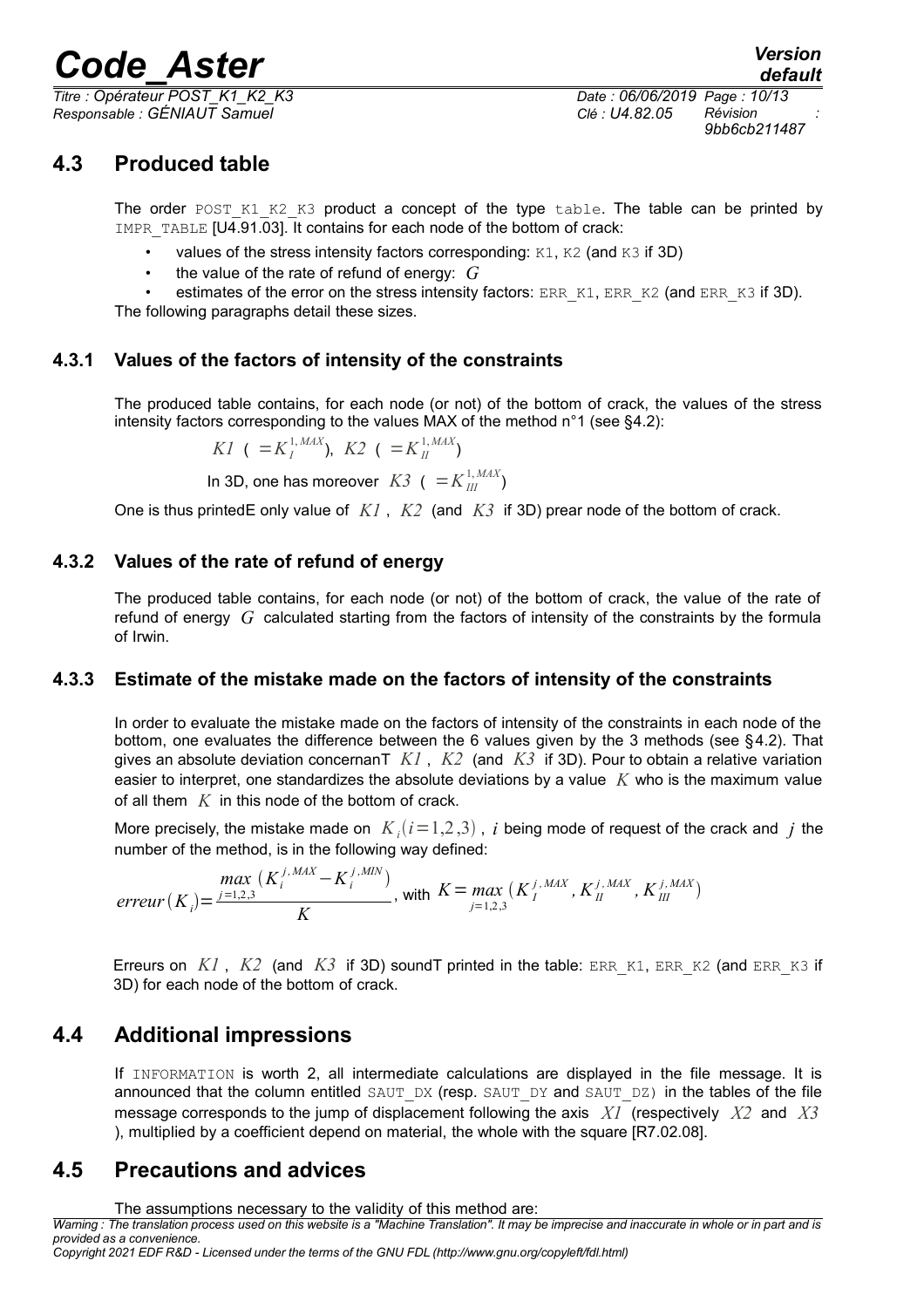*Code\_Aster Version Titre : Opérateur POST\_K1\_K2\_K3 Date : 06/06/2019 Page : 11/13 Responsable : GÉNIAUT Samuel Clé : U4.82.05 Révision :*

- 1) the crack must be sufficiently regular (either the bottom and the lips do not present a geometrical singularity);
- 2) the behavior must be elastic, linear, isotropic and homogeneous;
- 3) the structure must be isothermal (or, has minimum, the variations in temperature on the lips can be neglected in the zone of interpolation).

The method used is theoretically less precise and more sensitive to the grid than the method of singular displacements [R7.02.05]. In a general way, one can advise to compare in the studies the results of POST\_K1\_K2\_K3 and those of CALC\_G  $[U4.82.03]$ , which is a good indicator of the quality of the got result.

*The Councils in the case fissures with a grid:* the grid must be preferably quadratic and comprise sufficient nodes perpendicular to the bottom of crack. In addition, the results are clearly improved if, if the grid is composed of quadratic elements, one moves nodes mediums (edges which touch the bottom of crack), with the quarter of these edges by bringing closer them to the bottom to crack. This is made possible by the keyword MODI\_MAILLE (option 'NOEUD QUART') order MODI\_MAILLAGE [U4.23.04].

Calculation by interpolation of the jumps of displacement requires to have at least 3 nodes on the normal at the bottom of crack. If the number of nodes is not sufficient, an alarm is emitted and the lines corresponding to this node of the bottom are put at 0 in table result. Calculation continues then, if necessary, for the following node of the bottom of crack. One can in this case:

- that is to say to increase the maximum curvilinear X-coordinate ABSC\_CURV\_MAXI to go to seek nodes further away from the bottom of crack;
- that is to say to increase the parameter PREC\_VIS\_A\_VIS (and possibly PREC\_NORM in DEFI FOND FISS), which comes down to being less demanding in the selection of the nodes for calculation.

The Councils in the case fissures nonwith a grid: Lprecision of the method has is sensitive to the choice of the zone of enrichment of method X-FEM (parameter RAYON ENRI of DEFI FISS XFEM). In the ideal, the ray of enrichment and the maximum curvilinear X-coordinate ABSC\_CURV\_MAXI are about three times the size of the minimal edge of the grid.

Calculations are possible on a nonplane crack, but the user must take care that it remains sufficiently regular so that the design assumptions are valid: one should not have a geometrical singularity on the bottom or the lips. Typically, calculation is licit for an axisymmetric crack, but not for a corner.

Calculation by interpolation jumps of displacement requires to have at least 3 nodes on the normal at the bottom of crack. The number of points of interpolation is normally equal to NB\_NOEUD\_COUPE but can be lower in a case:

if the geometry of the bottom and the structure is such as part of the points of interpolation leaves the matter. It is necessary in this case to reduce ABSC CURV MAXI (while remaining coherent with the smoothness of the grid) and/or to increase NB\_NOEUD\_COUPE.

Calculations are rather consuming in time and memory if there are many points on the bottom of crack. The use of the keyword NB\_POINT\_FOND allows to limit postprocessing to a certain number of points équi-distribute along the bottom (for example about twenty points is often sufficient).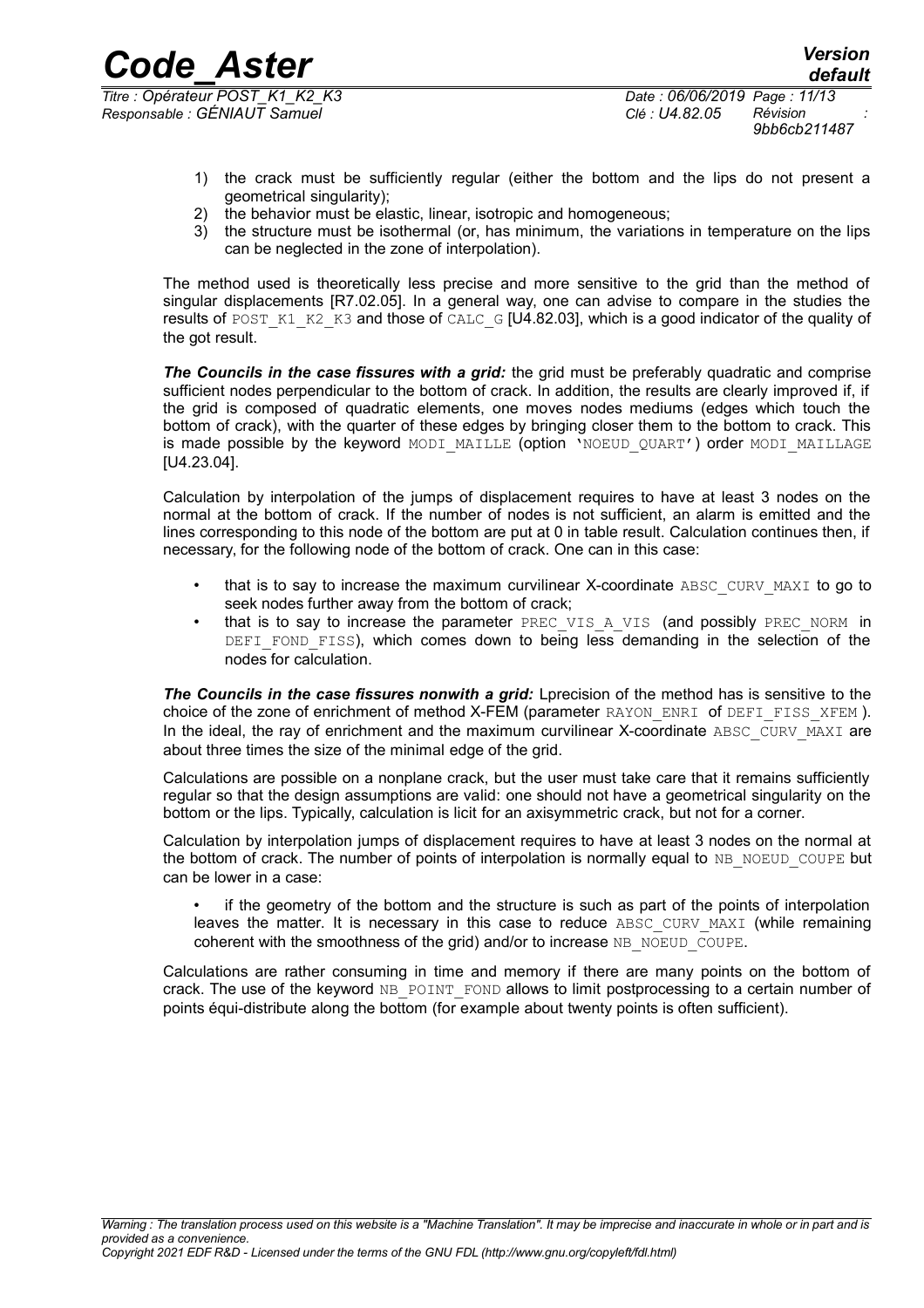*Titre : Opérateur POST\_K1\_K2\_K3 Date : 06/06/2019 Page : 12/13 Responsable : GÉNIAUT Samuel Clé : U4.82.05 Révision :*

*default 9bb6cb211487*

# **5 Example 1: regulated grid**

Circular crack in a block 3D (test SSLV134D).

 $MY = LINE MAILLAGE ()$ 

LEVINF1, LEVINFS are the groups containing the surface meshs located on the upper lips and lower of the crack. One creates the groups of associated nodes:

 $MY = DEFI$  GROUP ( GRID = MY, CREA GROUP NO = F (GROUP MA=  $($  ' LEVINF1 ', ' LEVINFS ',))

Displacement of the nodes to the quarter of the edges:

 $MY = MODI MALLLAGE (GRID = MY, reuse = MY,$ MODI MAILLE = F (OPTION = 'NOEUD QUART', GROUP MA FOND =  $'LFF1',)$ )

Calculation with MECA\_STATIQUE…

FISS = DEFI\_FOND\_FISS (GRID = MY, FOND\_FISS =  $_F$  ( GROUP\_MA = 'LFF1', GROUP NO ORIG =  $'NFF1',$  $GROUPNO$  EXTR = 'NFF2', ), LEVRE\_SUP =  $\overrightarrow{F}$  (GROUP\_MA = 'LEVINFS'),  $LEVRE\_INF$  =  $_F$  (GROUP\_MA = 'LEVINF1'),  $DTAN_ORIG = (1., 0., 0.),$  $DTAN EXTR$  = ( 0. , 1. , 0. )  $PREC$  NORM =  $0.1$ , ) TABK1K3 = POST K1 K2 K3 ( INFO=2,  $FOND_FISS$  =  $FISS$ ,  $\text{RESULT} = \text{RESULT}$ , ABSC CURV MAXI =  $0,539$ , PREC\_VIS  $\overline{A}$  VIS = 0.1, )